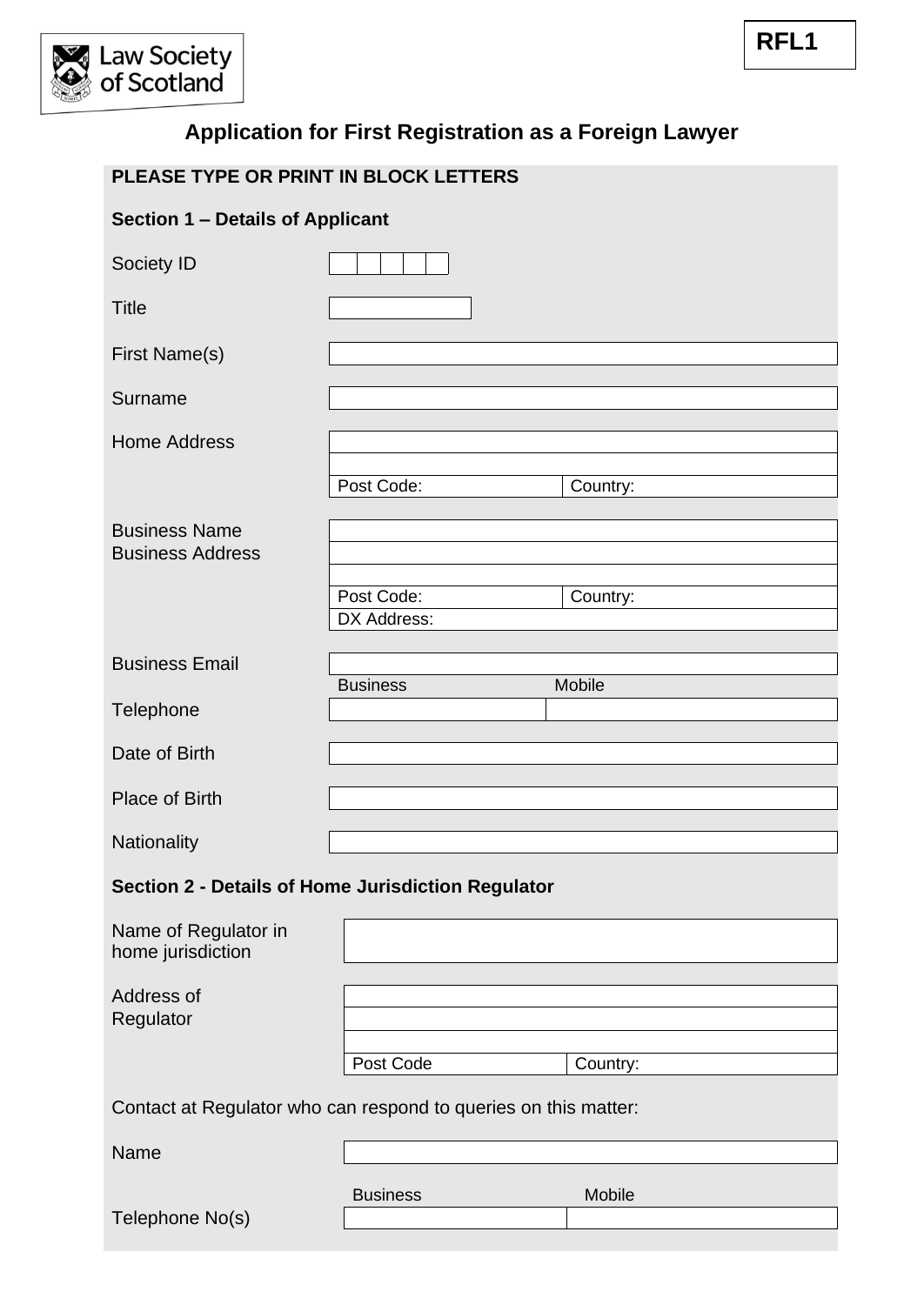Email

## **Section 3 - Details of your Right to Practise**

Have you completed your training? The state of the state of the Ves/No

Are you currently authorised to practise without restrictions in your home jurisdiction? If "No" please provide details.

Please provide details of professional indemnity insurance as required in accordance with the professional rules which your home jurisdiction lays down for professional activities pursued in its territory, including the conditions and extent of cover actually taken out by you (or by your organisation or grouping).

Please provide details of membership of any professional guarantee fund as required in accordance with the professional rules which your home jurisdiction lays down for professional activities pursued in its territory, including the conditions and extent of cover actually taken out by you (or by your organisation or grouping).

### **Section 4 – Material Events**

Has your authorisation or right to practise ever been suspended or revoked in any circumstances other than as a result of your decision not to renew or maintain such authorisation or right?

Have you been subject to any disciplinary action by any regulator in any jurisdiction?

Are any investigative or disciplinary proceedings against you by any regulator or authority in any jurisdiction ongoing or pending? Yes/No

Yes/No

Yes/No

If you answer "yes" to any of these questions, please give details:

Yes/No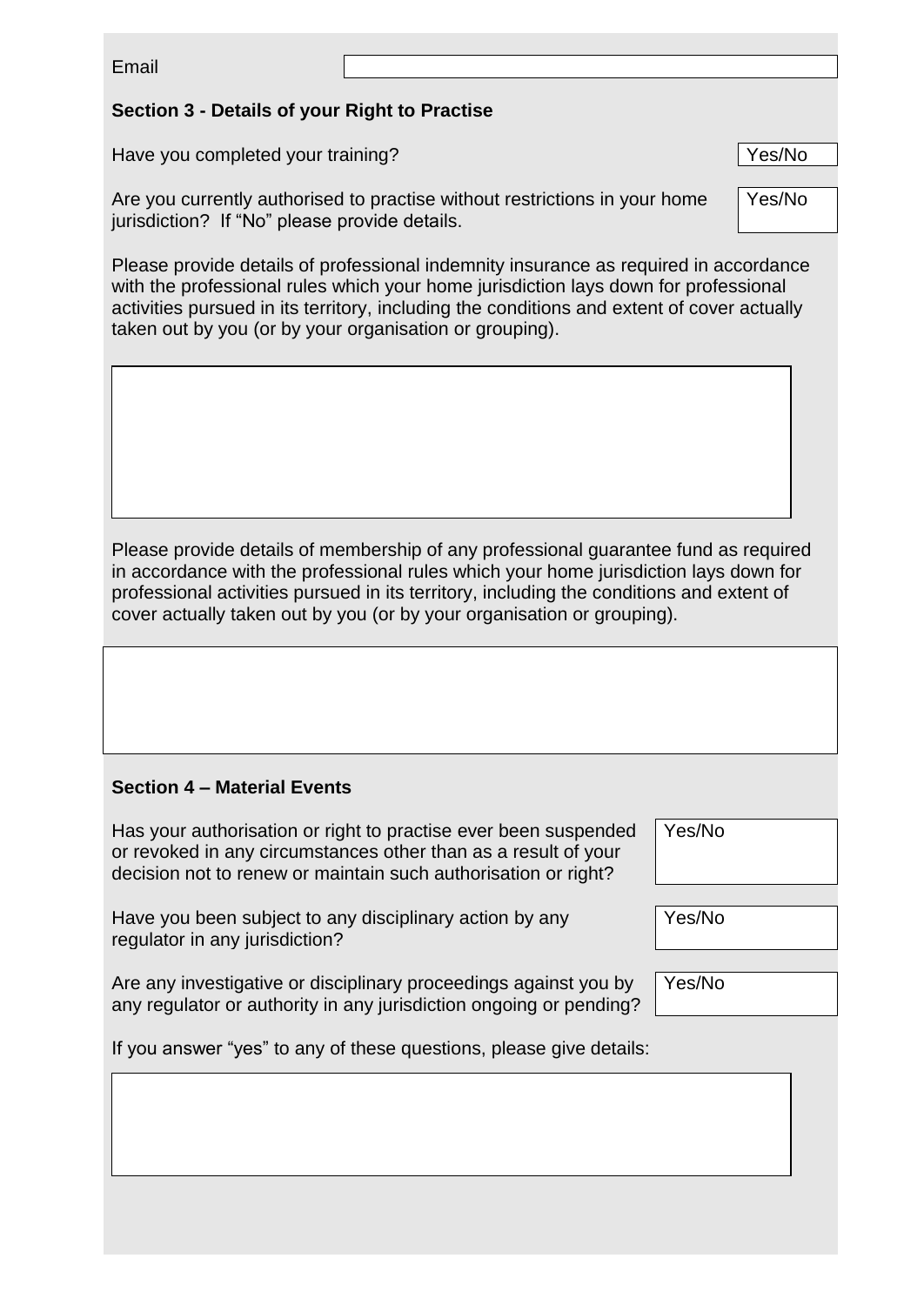# **Section 5 – Home Professional Title**

Please list your home professional title(s) in an official language of the relevant home jurisdiction(s) and (where that language is not English) also expressed in English.

| Home:                                                                                                                                        | English: |  |  |  |
|----------------------------------------------------------------------------------------------------------------------------------------------|----------|--|--|--|
| Home:                                                                                                                                        | English: |  |  |  |
| Home:                                                                                                                                        | English: |  |  |  |
| Section 6 - Prior applications                                                                                                               |          |  |  |  |
| Have you previously made an application for registration for as a foreign lawyer in<br>Scotland or its equivalent in any other jurisdiction? |          |  |  |  |
| In Scotland                                                                                                                                  | Yes/No   |  |  |  |
| In another jurisdiction                                                                                                                      | Yes/No   |  |  |  |
| If "yes", name of other jurisdiction                                                                                                         |          |  |  |  |
| <b>Section 7 - Business Details of Multi National Practice</b>                                                                               |          |  |  |  |
| Name and address of the multi-national practice of which you wish to become a<br>manager                                                     |          |  |  |  |
| <b>Practice Unit</b>                                                                                                                         |          |  |  |  |
| <b>Principal Business Address</b><br>Post Code:<br>DX Address:                                                                               |          |  |  |  |
| Contact at Practice Unit who can respond to queries on this matter:                                                                          |          |  |  |  |
| Name                                                                                                                                         |          |  |  |  |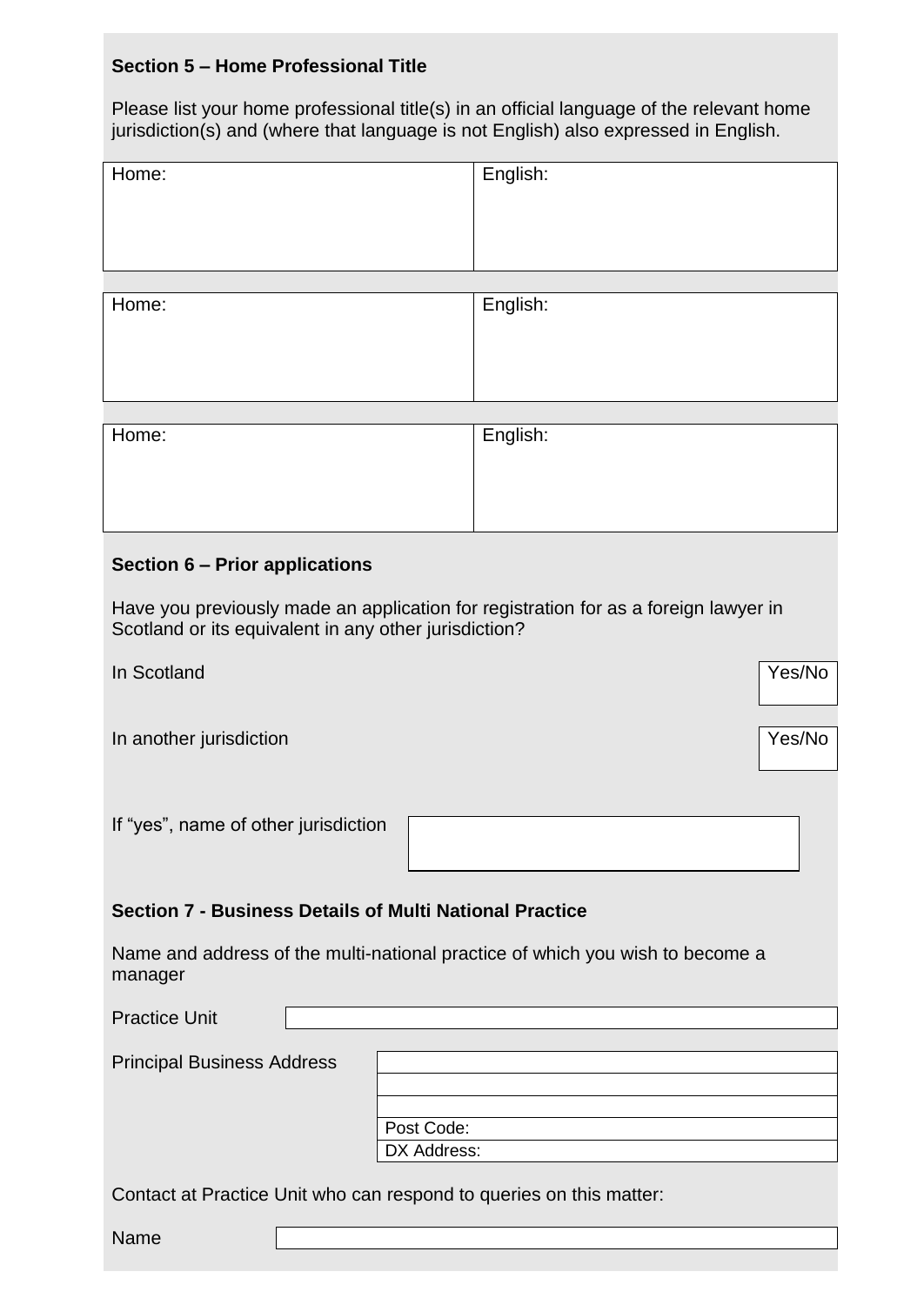| Telephone No(s)                                                                                            | <b>Business</b>                                                      | Mobile |        |
|------------------------------------------------------------------------------------------------------------|----------------------------------------------------------------------|--------|--------|
| <b>Business Email</b>                                                                                      |                                                                      |        |        |
| Are any partners, members or directors of that organisation or grouping<br>not lawyers?                    |                                                                      | Yes/No |        |
| Is the capital of that organisation or grouping held entirely or partly by<br>persons who are not lawyers? |                                                                      | Yes/No |        |
|                                                                                                            | Is the name under which that organisation or grouping practises used |        | Yes/No |

Is the decision making power in that organisation or grouping exercised in fact or in law by persons who are not lawyers? Yes/No

### **Section 8 - Business Details of any other Organisations or Groupings**

If applicable please provide the same business information detailed in Section 7 for any principal place of business of any other organisation(s) or grouping(s) of which you are a partner, director or member on a separate sheet of paper.

#### **Section 9 - Declaration**

I hereby declare that:

I am not an advocate in Scotland.

by persons who are not lawyers?

I am not registered as a European Lawyer with the Faculty of Advocates in Scotland.

I will on registration be a manager of the practice unit named in Section 7.

I do not intend to practise in Scotland in the reserved areas and I do not consider that any act or default of mine will be so closely connected with the practice of any other member of the multi-national practice named in Section 7 in Scotland that such act or default could give rise to any claim on the Guarantee Fund. (Delete if inapplicable)

I agree to abide by the Practice Rules of the Law Society of Scotland as they apply to me during the period of my registration.

I am prepared to permit my information to be passed to third parties such as partners in the membership benefits scheme as defined in the Society's data protection statement which is available on request or can be viewed at www.lawscot.org.uk.  $\overline{\phantom{a}}$ 

I authorise the Society to seek confirmation from third parties of any matters pertinent to a proper consideration of this form.

The information given in this form is correct and complete to the best of my knowledge and belief.

Signature | Date